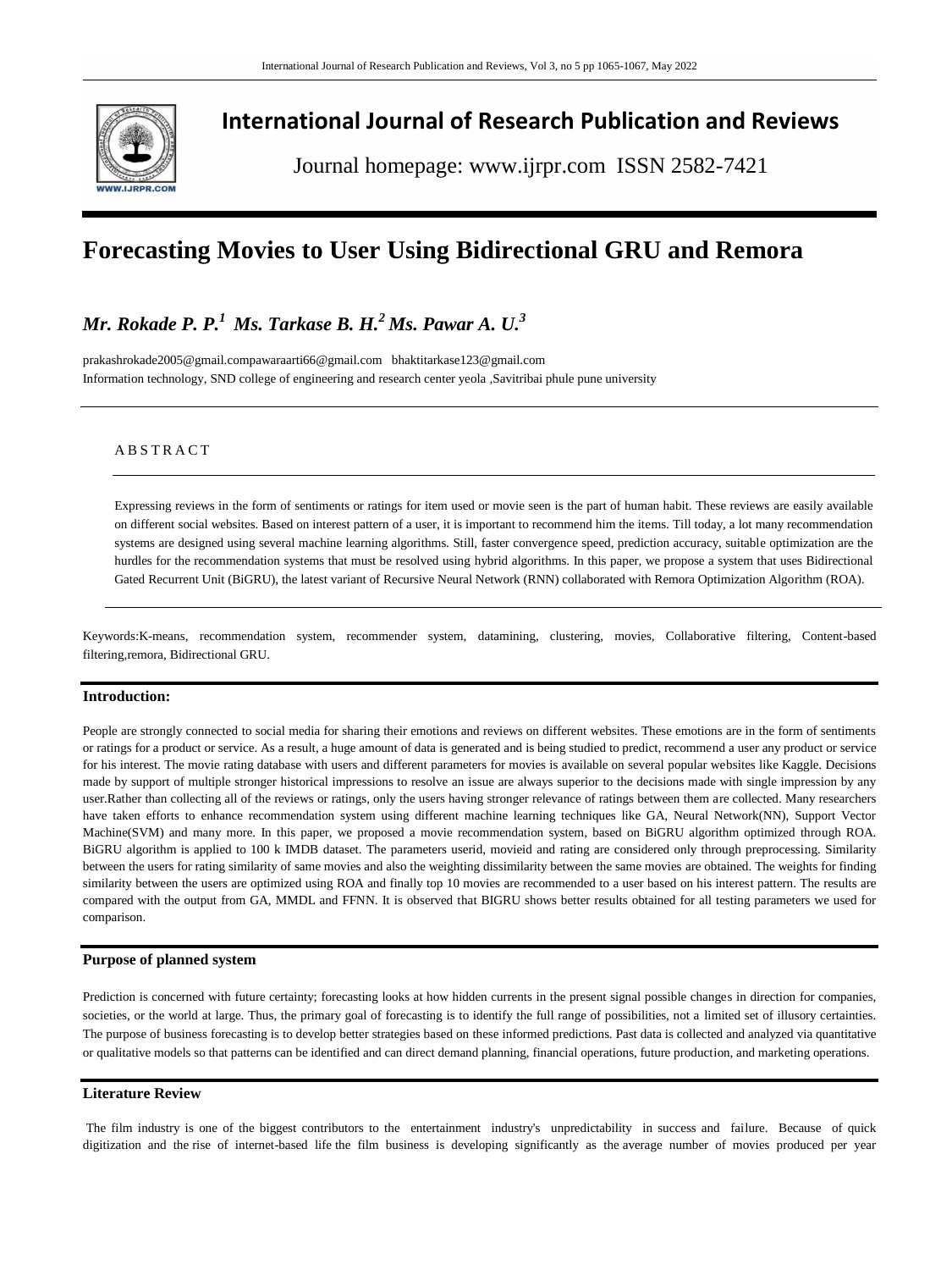is greater than 1000, therefore to make the movie profitable, it becomes a matter of concern that the movie succeeds. The success rate is the fraction or percentage of success among several attempts, and also, the average task success rate can be calculated either per participant or per task that users complete correctly. BiGRU and REMORA have been extensively used in forecasting and prediction studies, it can, therefore, be employed for predicting the success and failure of the movies also. This study brings the understanding that the prediction of movie success is indeed possible with high percentages of accuracy, therefore, using a prediction engine, producers can evaluate beforehand if the movie is worth investing in and accordingly make their decisions. The accuracy of a predictive model depends a lot on the extraction and engineering of independent variables. When it comes to studying movie success, three types of features have been explored: audience-based, release-based, and movie-based features .

## **Proposed System**

 Describes the proposed system, explaining how modules and components integrate and communicate to bring about the working application of the proposed system. The systems design is developed to satisfy the requirement of modern collaborative filtering recommendation system architecture including computational structures and model training algorithms. The system design will also capture the major functional building blocks needed to understand the process of building an online book recommender software system. The architectural design of the proposed system is illustrated in figure 1



Fig. 1 System Architechture

#### **Flow DiagramDescription**

### **Rating Matrix:**

User, Movie, Ratings, Different movie ideas are enlisted in a tabular format.

#### **Representation Learning:**

Here User id verses movie id matrix will be generated and ratings for particular movie by user is shown. Unrated movies for particular user will be kept as blank rating.

### **Co-occurrence:**

It is obtainedby intersection operator. It shows number of similar movies rated by two user.

#### **Constraint model:**

This model is obtained by considering the users who have rated similar movies with same ratings are considered.

#### **Rating Independent Model:**

In this the users who have rated similar movies with different ratings are considered.